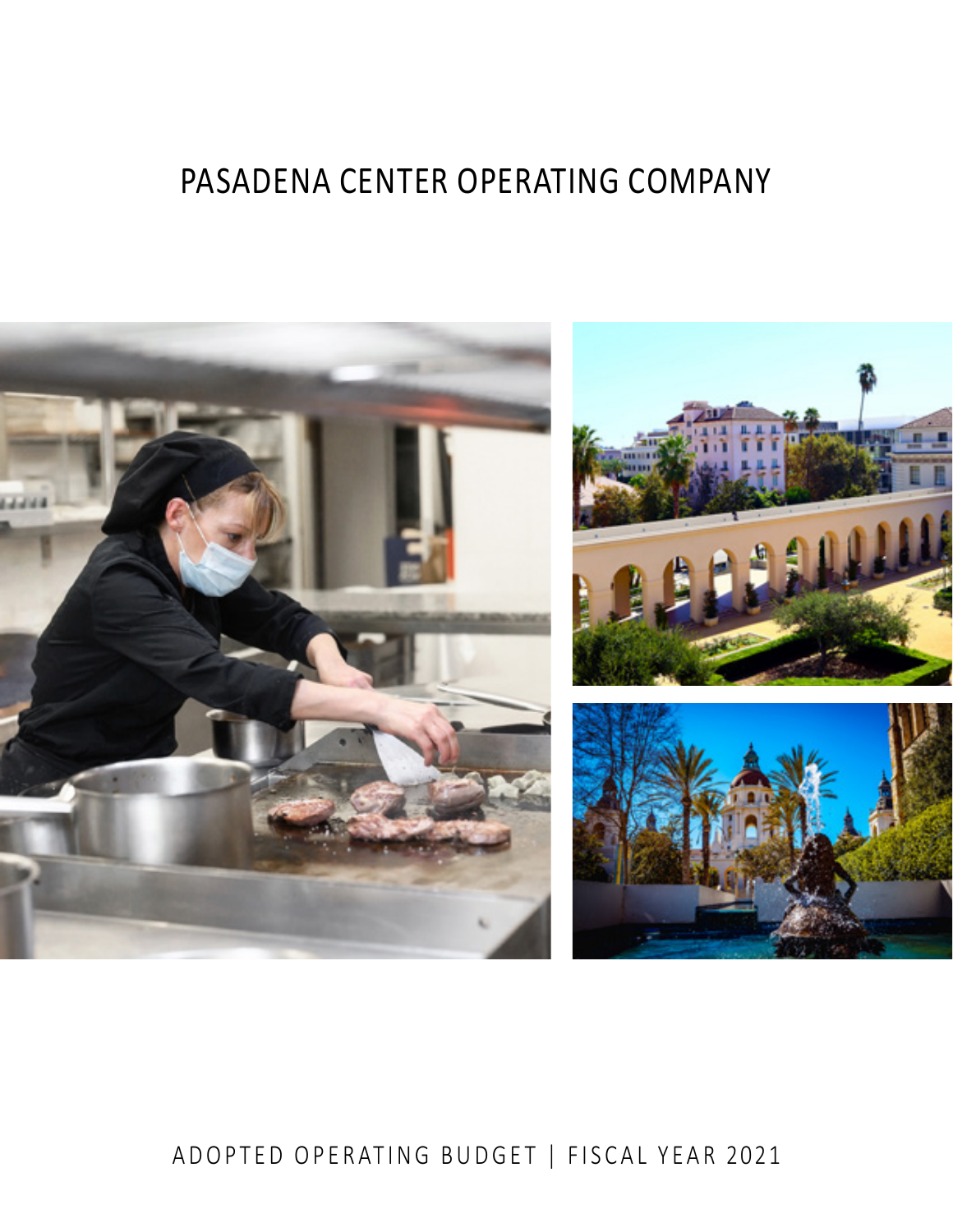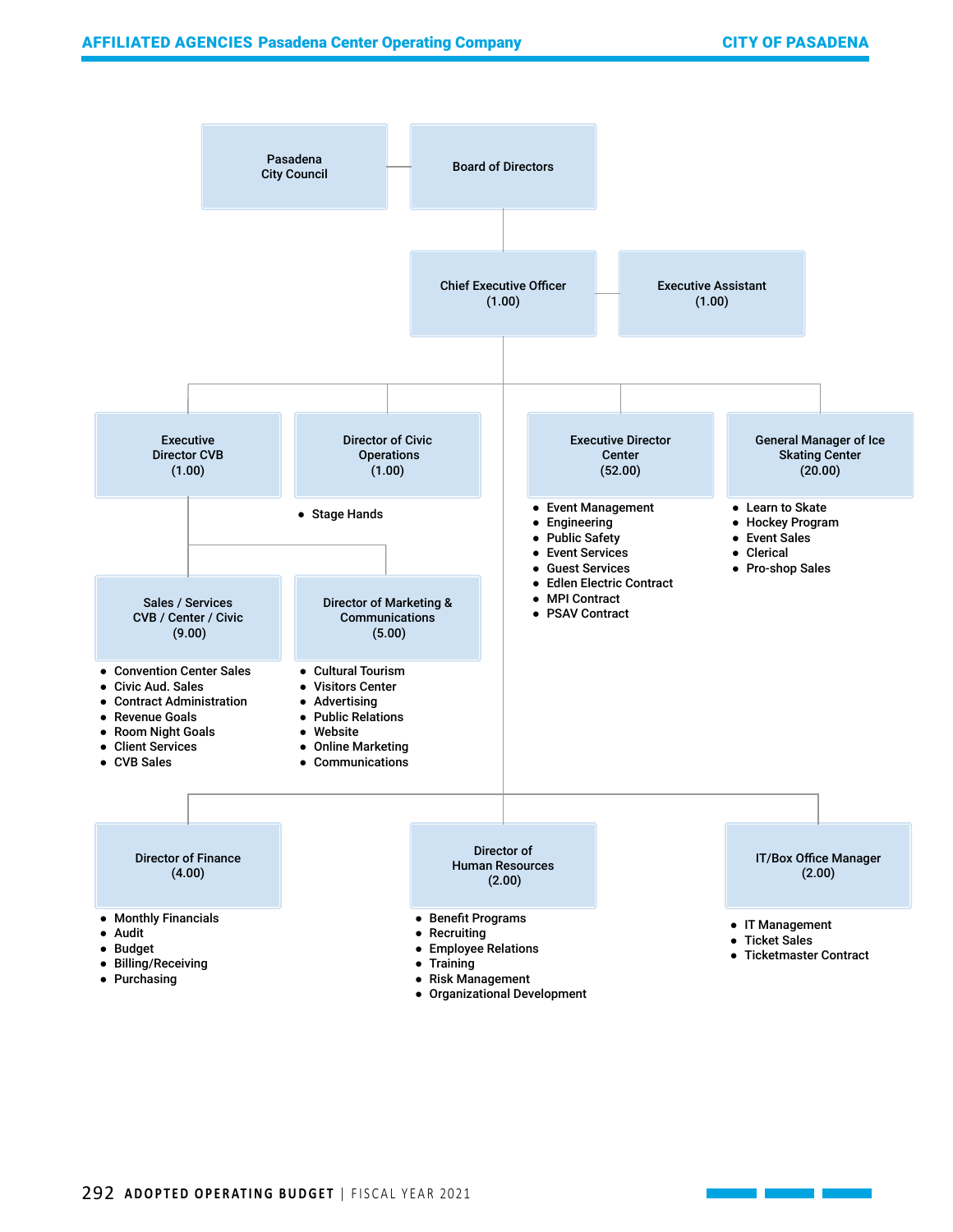#### **MISSION STATEMENT**

The mission of the Pasadena Center Operating Company (PCOC) is to promote Pasadena as a meeting and travel destination in an effort to maximize economic impact through the development of meetings, conventions, entertainment events and tourism by providing professionally managed facilities and first-class service.

#### **PROGRAM DESCRIPTION**

The PCOC is a nonprofit 501(c) (4) corporation incorporated in 1973 to manage the Pasadena Convention Center, the Pasadena Civic Auditorium, the Pasadena Convention and Visitors Bureau, and the Pasadena Ice Skating Center. The PCOC was one of the first independent non-profit organizations in the United States to combine its facility operations and destination marketing efforts.The PCOC is governed by a 15 member board of directors. The board includes eight members at large, each of whom live in the city; four general managers of the major hotels in Pasadena; an economic interest representative; a City Council member; a designee from the City Manager's office; and a designee from the Tournament of Roses Association.The PCOC is funded by revenue from its facilities, proceeds from a Tourism Business Improvement District (2.89 percent), which is a self-imposed hotel assessment, and a 60 percent portion of the Transient Occupancy Tax (12.11 percent). In FY 2017, The City of Pasadena and the PCOC amended their operating agreement establishing an annual maximum amount of Transient Occupancy Tax revenue to equal the sum of the annual debt service payments related to the 2009 construction of the City-owned convention center. In FY 2018, the Pasadena Convention and Visitors Bureau converted the Pasadena TBID from the Parking and Business Area Law 1989 ('89 Law) to the Property and Business Improvement District Law of 1994 ('94 Law). The district assessment remains the same (2.89 percent), and the district is approved for a 5-year term through June 30, 2023.

#### **Facilities include:**

#### Convention Center

- A 55,000 sq. ft. Exhibition Hall
- A 25,000 sq. ft. Ballroom
- A Conference Building containing 18 meeting rooms of various sizes, Administrative Offices and a Visitors Center

#### Civic Auditorium

• The Pasadena Civic Auditorium, built in 1931, seats 3,000 and includes the 324 seat Gold Room and the 17,000 sq. ft. Historic Exhibition Hall

#### Ice Skating Center

• The Pasadena Ice Skating Center is a regulation-size skating rink located adjacent to the Conference Building

#### **The PCOC performs the following services:**

- Manages City assets including convention, auditorium and ice rink facilities through a separate non-profit corporation;
- Manages the Pasadena Convention and Visitors Bureau by promoting the City of Pasadena as a destination, focusing on convention sales and tourism;
- Promotes economic development through sales efforts by increasing visits from convention delegates, tourists and business travelers who generate overnight lodging, restaurant, and shopping revenues;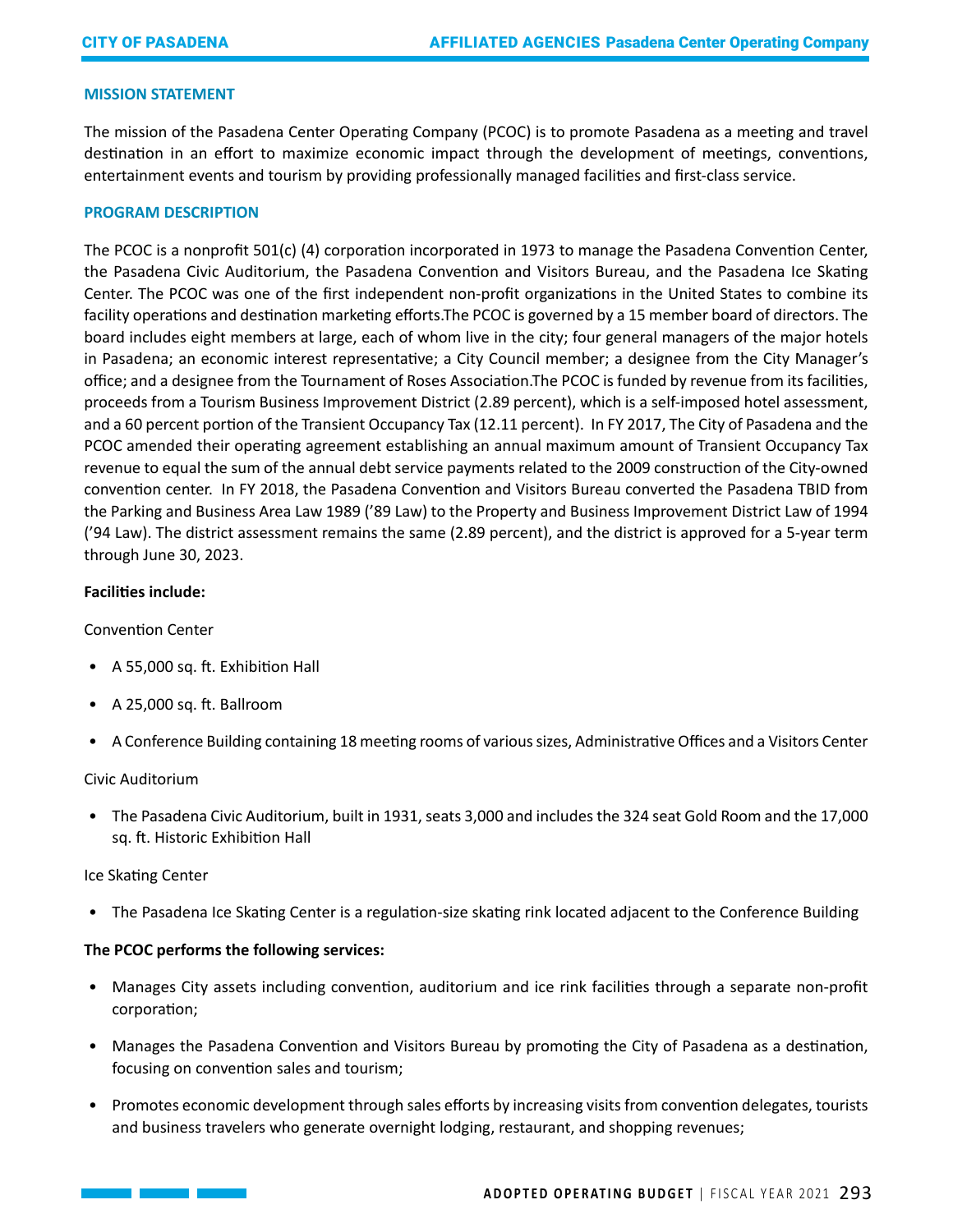- Provides marketing support to the City's art, cultural, innovation, and special event community; and
- Operates a Visitor Information Center open on a year-round basis.

#### **CORONAVIRUS BUDGET UPDATE**

Coronavirus is a respiratory illness caused by a new virus first identified in Wuhan, Hubei Province, China, in December 2019. This new coronavirus disease, also known as COVID-19, has resulted in thousands of confirmed cases in China, including cases outside Wuhan City, with additional cases identified in a growing number of countries internationally and the United States. Information to date shows this new virus causes symptoms consistent with a respiratory illness, such as cough, fever, and in some, shortness of breath or difficulty breathing.

In early March 2020, the City of Pasadena, similar to other communities around the country, enacted a State of Emergency due to the Coronavirus or COVID-19. It is still unknown what effect this situation will have on our shortand long-term business.

The Centers for Disease Control and Prevention, Los Angeles Public Health Department, and the Pasadena Public Health Department deemed the threat to the general public to be low in California as well as locally in Los Angeles and Pasadena. While we did not have any Federal restrictions on travel, some groups chose to postpone their events out of an abundance of caution. Businesses are limiting face-to-face meetings, large gatherings, and banning nonessential travel. Consumers are also avoiding crowds and postponing travel plans.

Civic auditorium events with international entertainers were the first to cancel or postpone their events. We continue to have on-going discussions with worried clients who are facing low attendance numbers, low vendor turn out and sponsors pulling out of their events. This is having a significant impact on our hotel partners with group and transient activities as well.

The March through June period is typically a busy season for the Pasadena Convention Center with conventions, meetings, events, and tv filming. We ramped up with additional targeted cleaning practices and more stringent food safety procedures. We encouraged guests and staff to stay home when sick, follow good hygienic practices, and handwashing methods.

We have had the following cancellations or postponements of Convention Center and Civic Auditorium events:

- Huntington Hospital Long Service Dinner (March 14, 2020) Postponed
- JDRF Type One Nation Conference (March 15, 2020) Postponed until August
- AeroTech Americas Congress & Exhibition (March 16-20, 2020 Canceled
- Small Business Opportunity Fair by JPL, City of Pasadena & Pasadena Chamber (March 24, 2020)-canceled
- SoCal Retro Gaming Expo (March 25-29, 2020) Canceled
- Southern CA Minority Supplier Development Council (March 30-31, 2020) Postponed
- HISTORY Con (April 4-6, 2020) Postponed
- JY Park Concert (April 11, 2020) Postponed to June 27, 2020
- Sodexo Training (April 14-15, 2020) Canceled
- Li Rong Hao World Tour (May 8, 2020) Canceled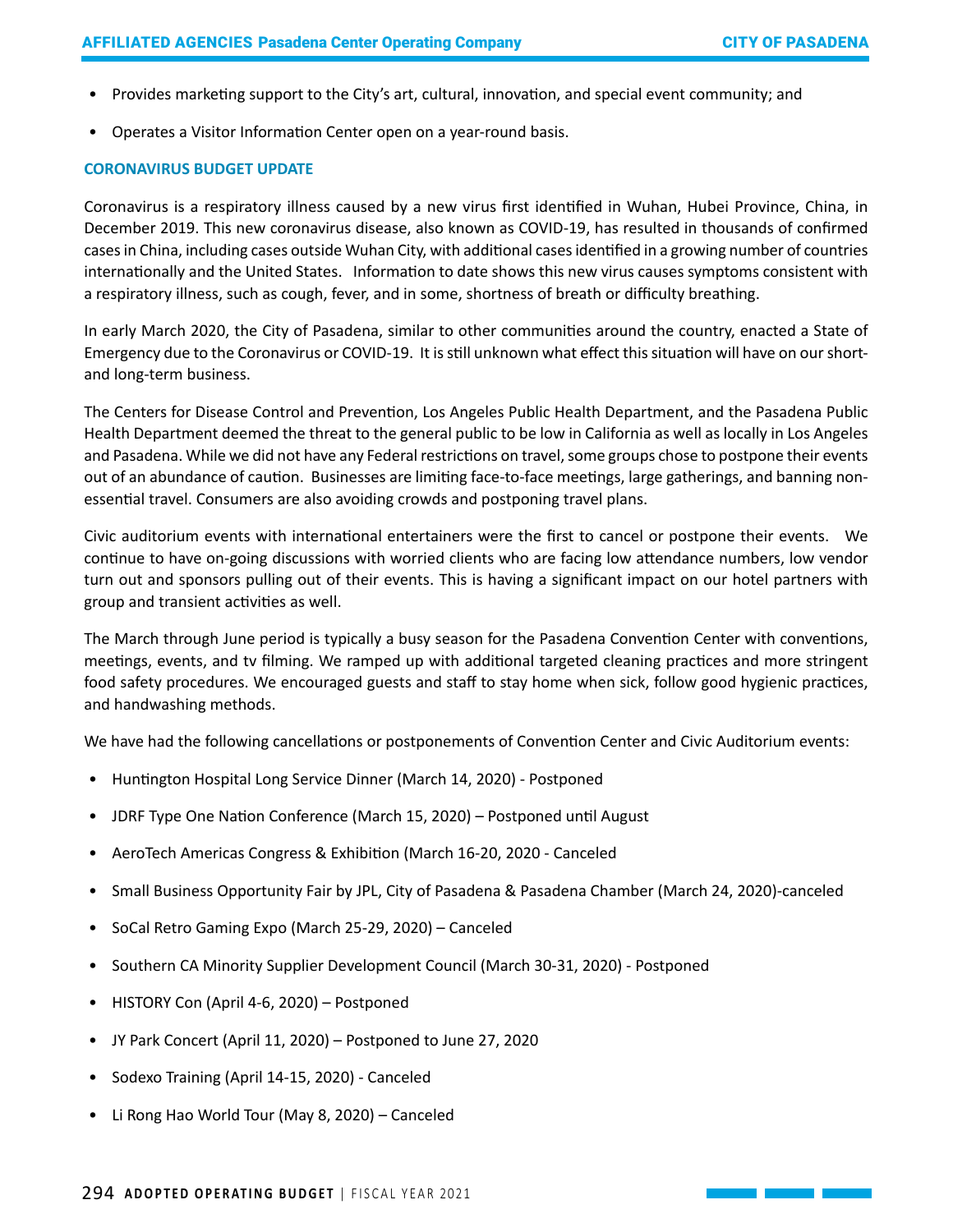• Romeo & Juliet Tour (June 6, 2020) – Canceled

The international destination management association, Destinations International, are forecasting between a 10- 25% drop in hotel tax revenue for 1-2 quarters and a global economic slowdown to reduce hotel tax by 1-5% for 18 months. Pasadena will most likely fall on the lower side of these projections as our business is not heavily reliant on international travelers. The PCOC is anticipating an estimated decrease in revenue for the current Fiscal Year to be about 15%.

#### **FISCAL YEAR 2020 ACCOMPLISHMENTS**

- PCOC's operating revenues and non-operating revenues fell below budget projections due to the Coronavirus impact.
- The PCOC staff and Board of Directors continued to emphasize employee engagement by providing programs and incentives for the well-being of the staff.
- Marketing and sales efforts for the Pasadena Convention and Visitors Bureau (PCVB) continued to meet with success. The PCVB is expected to meet the room night goal of 48,000 rooms booked. New conventions booked include:
- Great Minds in STEM, October 2021 4000 Room Nights
- Lightbox Expo, September 2020 2740 Room Nights
- American Public Power Association, March 2021 2,320 Room Nights
- Service Titan Pantheon 2020, August 2020 1,932 Room Nights
- Pilates Method Alliance Annual Meeting, October 2023 1,732 Room Nights
- CA Speech-Language-Hearing Association, March 2022 1,453 Room Nights
- Ethernet Alliance, May 2020 1,000 Room Nights
- Heath care Systems Research Network, April 2022 867 Room Nights
- New U Life, January 2020 855 Room Nights
- The Institute for Functional Medicine, October 2021 845 Room Nights
- In addition to the full schedule of concerts, meetings, and 23 area graduations, the Pasadena Civic Auditorium hosted the following nationally broadcasted events and touring shows in FY 2020:
- Live Nation Presents Brian Regen
- America's Got Talent "Champions" (7 shows)
- Lythgoe Family Panto's Production of Snow White Christmas (11 Shows)
- Disney Screening of "Frozen 2"
- Armenian Russian Television Network presents Saro Tovmasyan
- Moscow Ballet's Great Russian Nutcracker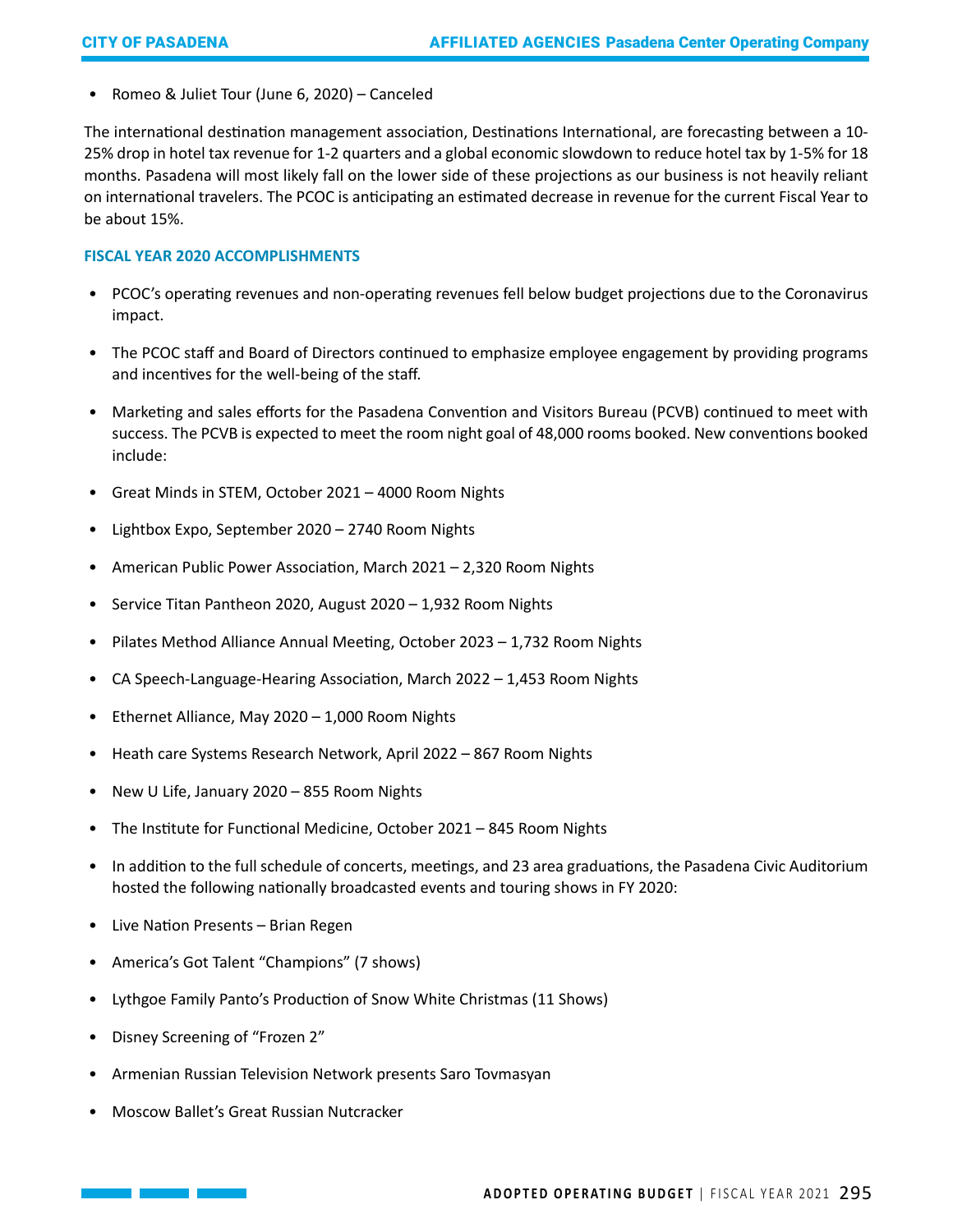- The Whispers and Loose Ends
- NAACP Image Awards
- America's Got Talent (26 Shows)
- GF Bayona Productions Iconic Concert Tour US
- Daytime Emmy Awards (2-3 Shows)
- The Pasadena CVB debuted a newly redesigned website for VisitPasadena.com, PasadenaConventionCenter. com, ThePasadenaCivic.com and SkatePasadena.com. VisitPasadena.com serves as a central information hub for Pasadena visitors generating over 500,000 users and 900,000 page views.
- The "Meet at Reimagined and Exceptional" campaign continued to showcase Pasadena's multi-million dollar hotel renovations and new hotel to meeting planners. The campaign included advertisements in Smart Meetings, California Meetings + Events, Facilities & Destinations, CVENT and the Los Angeles Meeting Planner Guide
- The Pasadena CVB continued to influence travel to Pasadena with key leisure advertisement placements in AAA Westways, National Geographic Traveler (UK), Tripadvisor, California and Los Angeles Visitors Guides.
- The PCVB continued to showcase Pasadena as a premier meetings destination especially for science, technology and engineering. The "Where Great Minds Meet" video featuring Bill Nye received a Silver Telly Award.
- The PCVB operated the 36th Annual Visitor Hotline from December 11, 2019 through December 31, 2019 to respond to questions from visitors coming to the Rose Parade and Rose Bowl Game. Hotline media day was featured on ABC 7 News, NBC 4 News, FOX 47 News, NBCLosAngeles.com, KNX 1070 Radio, Pasadena Star-News, Pasadena Now, Pasadena Independent, The Rose Examiner, ETTV, Phoenix Satellite TV and Sinovision
- The PCVB received earned destination coverage in 35 unique leisure and meetings publications. Through its public relations efforts, Pasadena was featured in:
	- The Wall Street Journal
	- USA Today 10 Best
	- Alaska Airlines
	- LA Times
	- Coast Magazine
	- Smart Meetings
	- Connect Magazine
	- Prevue Magazine's
	- Fodor's Travel
	- WestJet
	- Delta Sky Magazine
	- AAA Westways Pasadena Map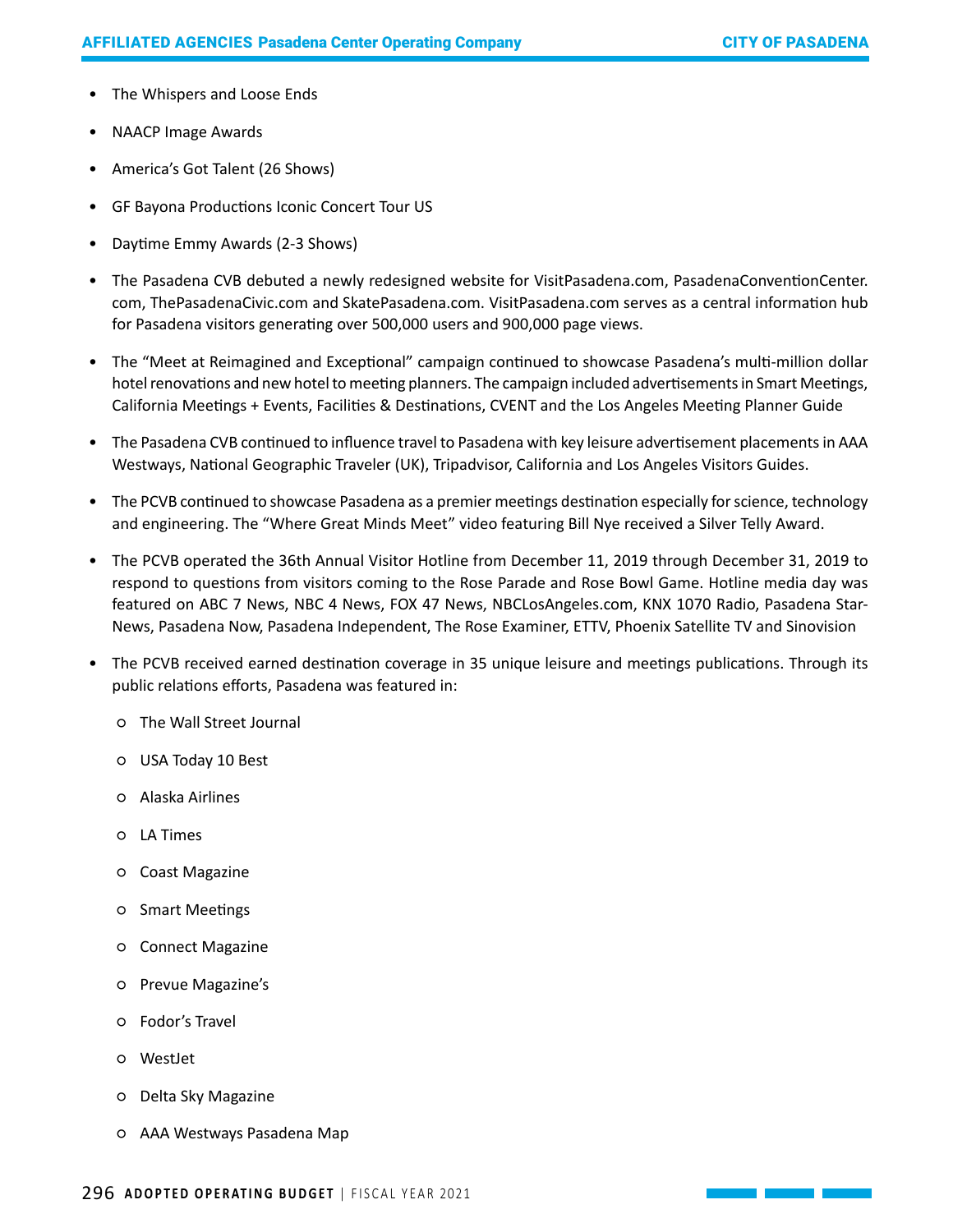- Domestic and international media missions and activations are an important part of the PCVB's media engagement strategy. These events allow the PCVB to build relationships with prominent domestic media journalists. This year, events included:
- "Undiscovered LA" media activation in New York with Los Angeles Tourism & Convention Board, Visit West Hollywood and Santa Monica Travel & Tourism
- US Travel Association International Marketplace in Anaheim
- TravMedia International Media Marketplace: New York
- Media events in Atlanta, Los Angeles, San Francisco, and New York
- Visit California Media Missions in Canada, Mexico, and United Kingdom
- The Pasadena Ice Skating Center continued to meet revenue projection numbers and increase rink profit by finding creative ways to keep rink maintenance and operation expenses in check.
- For the first time in four years, all five skating school sessions increased enrollment over previous year.
- The 2019 'Lil Kings program continued to "sell-out" introducing over 110 new beginning hockey skaters ages 5-9 to PISC.
- The Hollywood Curling Club began regular weekly sessions throughout most of the year. They also regularly reserve private ice sessions for corporate curling events.
- La Canada High School hockey team completed their fifth season at PISC. The new USC Figure Skating Club completed their 3rd season at PISC.
- Pro Ambitions Hockey (based in Boston) hosted their fifth annual summer camp at PISC.

Membership package sales continued to increase in popularity with our regular customers. Field trip and fundraiser events were also on the increase this year.

- La Canada High School hockey team completed their fifth season at PISC. The new USC Figure Skating Club completed their 3rd season at PISC.
- Pro Ambitions Hockey (based in Boston) hosted their fifth annual summer camp at PISC.
- Membership package sales continued to increase in popularity with our regular customers. Field trip and fundraiser events were also on the increase this year.

Special events at the Pasadena Ice Skating Center included:

- Film shoot "When Today Ends"
- JPL/NASA project testing at PISC of next generation of lunar rover vehicles
- South Korea sled hockey team practiced at PISC for one week of games against SoCal sled hockey teams.

Ice Skating Competitions included:

- Annual Pasadena Figure Skating Club competition and the USFS Collegiate Sectional Championships
- 35th Annual ISI rink competition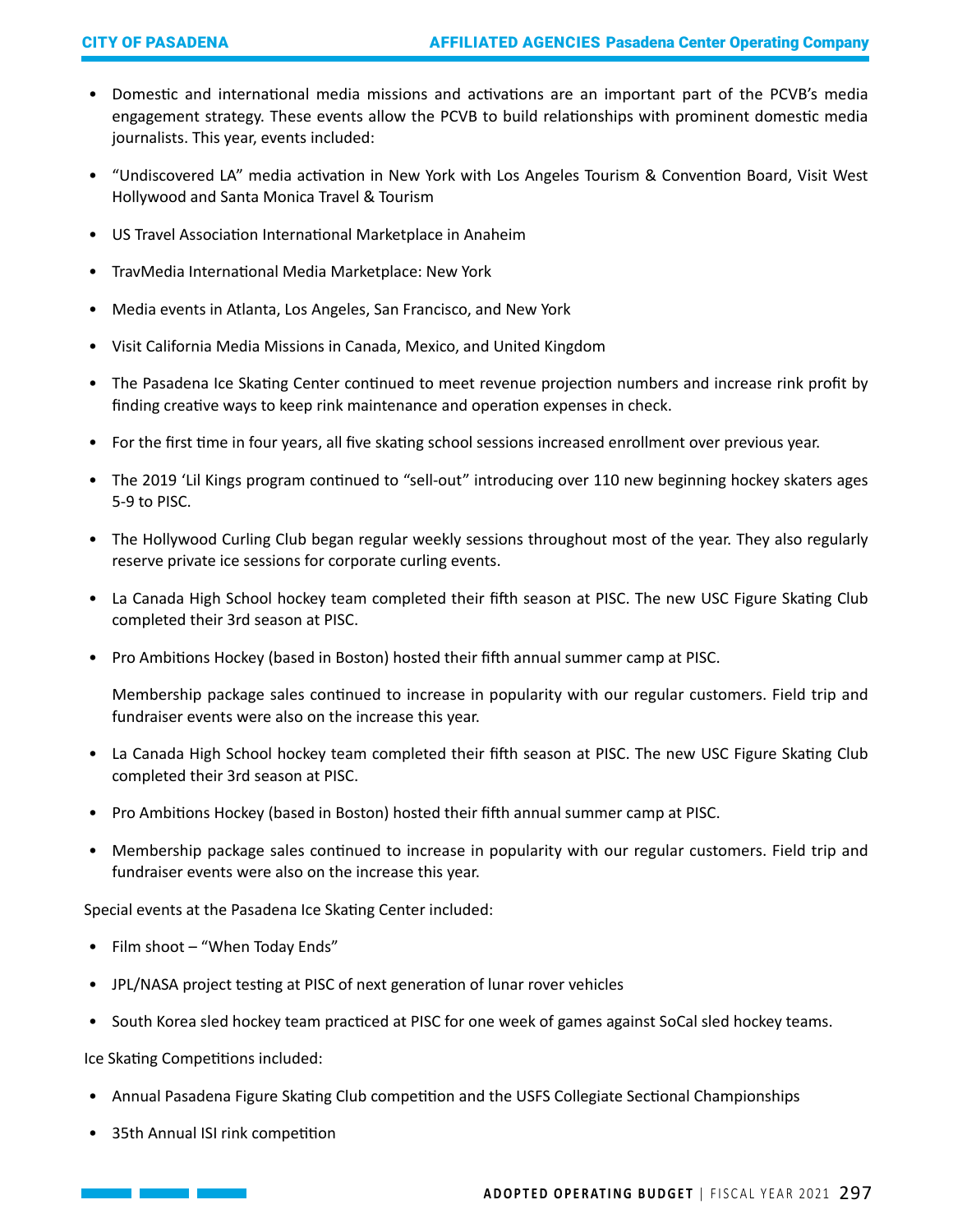- Inter-Collegiate City of Angels Classic figure skating competition hosted by UCLA Figure Skating Club.
- USC Figure Skating Club and Pasadena Figure Skating Club skating exhibitions

#### **FISCAL YEAR 2021 ADOPTED BUDGET**

#### **Operating Budget:**

The FY 2021 Adopted Budget of \$26,450,000 is \$1,149,000 (4.5 percent) greater than the FY 2020 Revised Budget. Included in this amount is \$1,900,000 in Capital Improvement Projects. Operating revenues are expected to grow by 10.0 percent. Transient Occupancy Tax is equal to annual debt service budget and an additional \$500,000.

#### **Personnel:**

A total of 98.00 FTEs are included in the FY 2021 Adopted Budget which is the same as FY 2020 Revised Budget.

#### **FUTURE OUTLOOK**

The PCVB's Sales Team key priorities for FY 2021 are to capitalize on targeted sales and marketing efforts to increase the number of meetings, conventions and tradeshows coming to Pasadena in order to reach the FY 2021 room night goal of 50,000 room nights.

- The sales team deployment will remain focused on key areas of opportunity such as the DC and Chicago based national association business, California Association conferences and tradeshows.
- Through partnerships with LA Tourism, Helms Briscoe and CVENT, the PCVB will maximize exposure to clients to attract new citywide conventions.
- The PCVB will take advantage of the great events booked at the Rose Bowl Stadium to entertain clients and show them all Pasadena has to offer.
- These efforts along with an increase in tradeshow participation, site visits, direct sales calls and an advertising campaign targeted to meeting planners, will assist in reaching the goal.

The PCVB Marketing and Communications Team will also continue its comprehensive tourism marketing strategy, positioning Pasadena as the perfect getaway in Los Angeles for the authentic California experience.

- The Marketing Team will optimize the newly redesigned VisitPasadena.com for sales and marketing efforts to target key audiences.
- The PCVB will review opportunities to create consumer activations at local concert and events like Eat Drink Vegan and Sip and Savor to build brand awareness and drive repeat visitation.
- The PCVB will proactively engage with media markets leveraging activities with Visit California and Los Angeles Tourism & Convention Board.

The priority for the Pasadena Convention Center will be to increase current levels of business, book larger annual events that draw a new audience to the Center and aggressively pursue short-term bookings to maximize occupancy and revenue generation. Some examples of new and/or large bookings for FY 2021 for the convention center are as follows:

- Anime Voice Over Expo, July 2020
- ChristmasCon , July 2020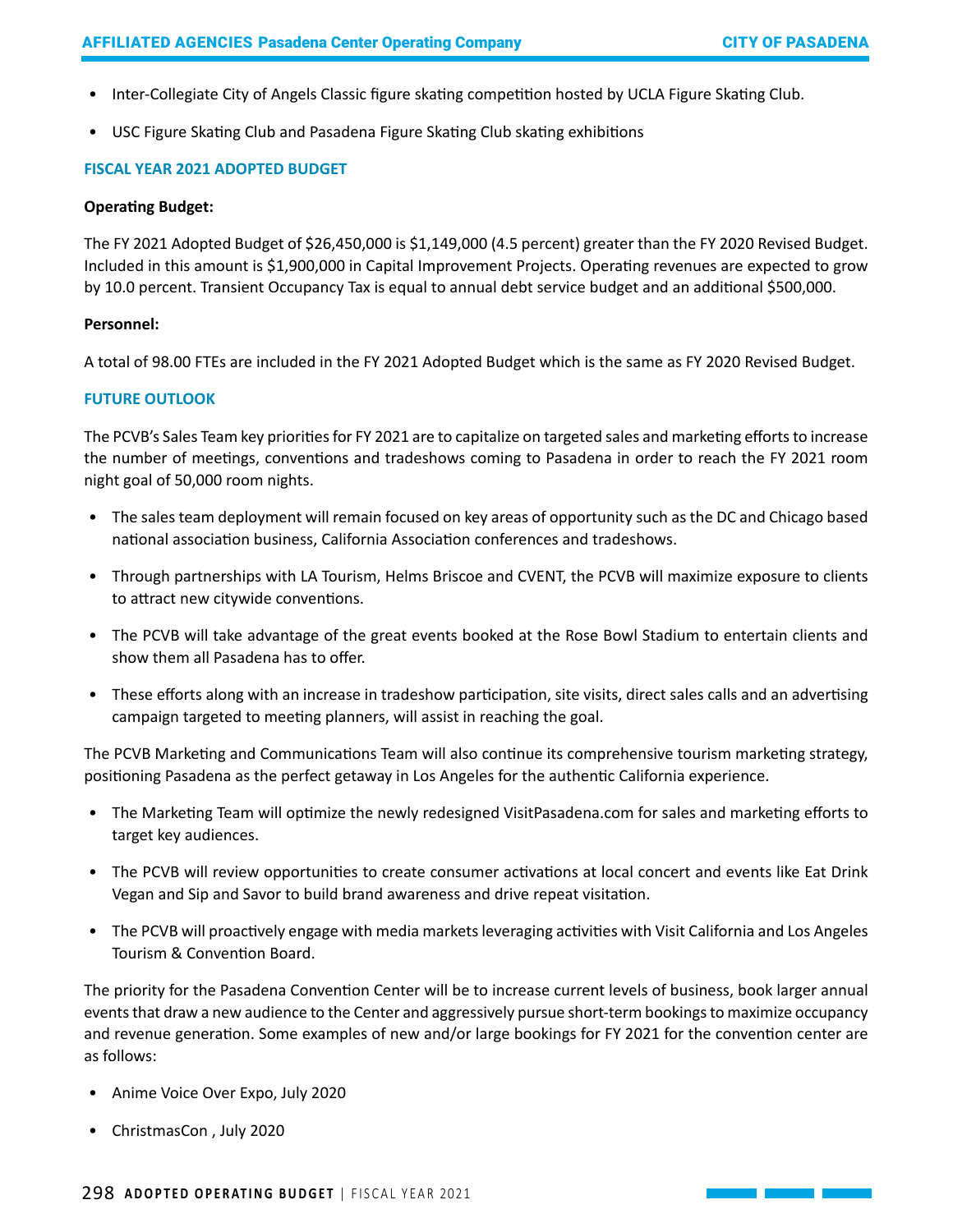- Solution Tree All Things Assessment Institute, July 2020
- KIPP SoCal Conference, July 2020
- Pantheon/Service Titan, August 2020
- Power MorphiCon, August 2020
- Lightbox Expo, September 2020
- CA Hospital Association Disaster Planning Conference, September 2020
- CA Teachers of English to Speakers of Other Languages Conference, October 2020
- CA Library Association, October 2020
- CA School Nutrition Conference, October 2020
- International Symposium for Testing & Failure Analysis Conference, November 2020
- CA Association for Nurse Practitioners, March 2021
- American Public Power Lineworkers Technical Conference, March 2021
- FootyCon, June 2021

The PCOC will continue to promote the Pasadena Civic Auditorium as a premier venue to host cultural performances, lectures and live and/or taped TV productions. We will continue to work with top tier booking agencies and industry contacts such as Live Nation, AEG, Nederlander, Disney, NBC and Goldstar to bring live entertainment to Pasadena. Some examples of new and/or large bookings for FY 2021 that we are looking to host at the Civic Auditorium are as follows:

- Lythgoe Family Panto Summer Camp & Show, (12 performances), July 2020
- AM870 Town Hall(HOLD), August 2020
- AGT Champions, Fall 2020
- John Cleese, November 2020
- Lythgoe Family Panto Holiday Show, (11 performances), December 2020
- River Dance(HOLD), January 2021
- AGT Live Auditions (HOLD), March 2021
- GRAMMYS salute to Legends (HOLD), April 2021
- Daytime Emmy Awards(HOLD), June 2021

In its ninth year of operation, the Pasadena Ice Skating Center will continue to expand and maximize new revenue sources, while following a core philosophy to offer a well-balanced schedule, along with offering a wide variety of skating programs and events, which will ultimately attract the largest number of regular participants.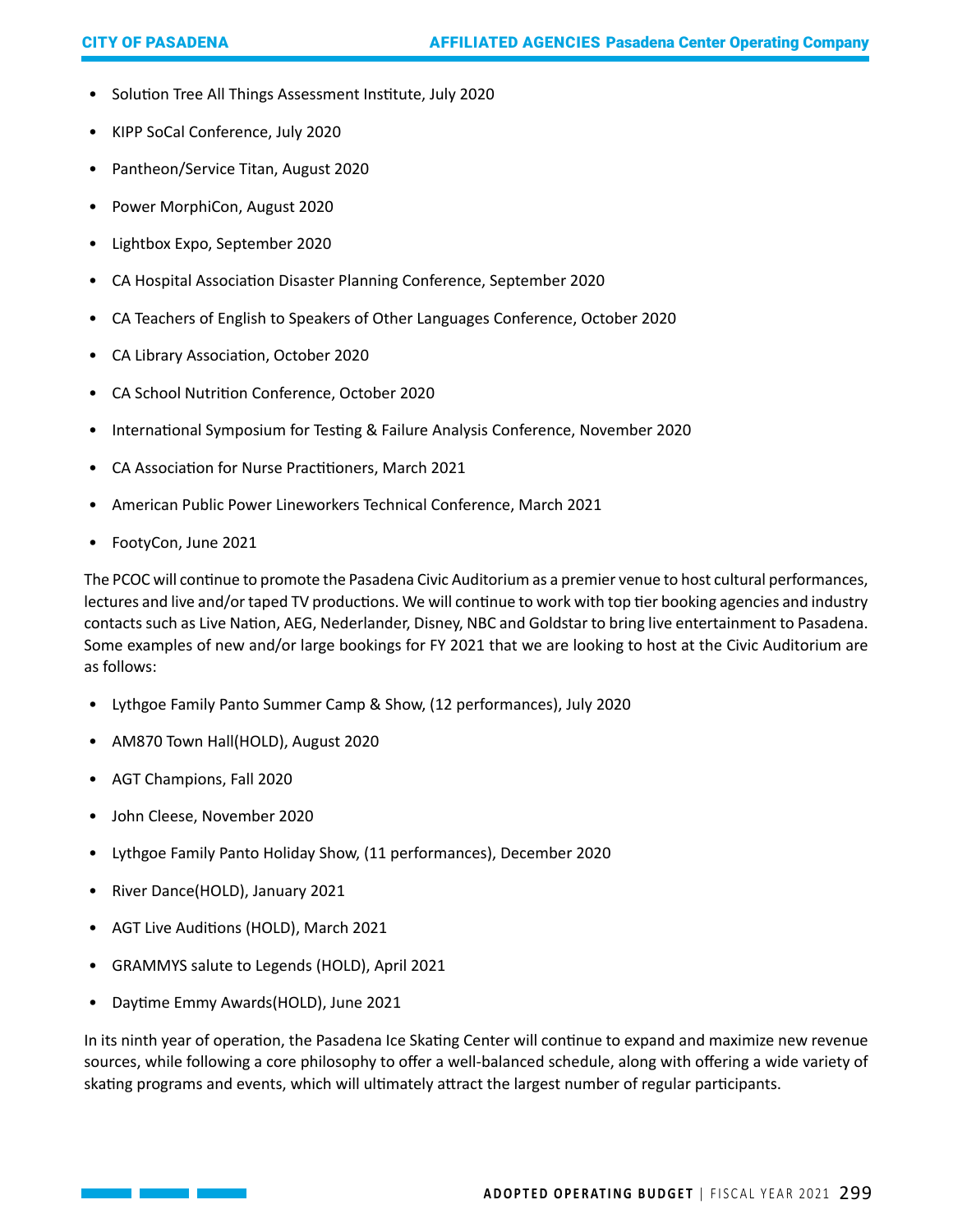<u> 1999 - Jan Sterlingen (</u>

- Continue to maximize participation in all aspects of skating and ice activities.
- Complete rink website upgrade to provide additional information and provide an improved user experience for our customers.
- Introduce new promotions and events to maintain program and activity participation levels.